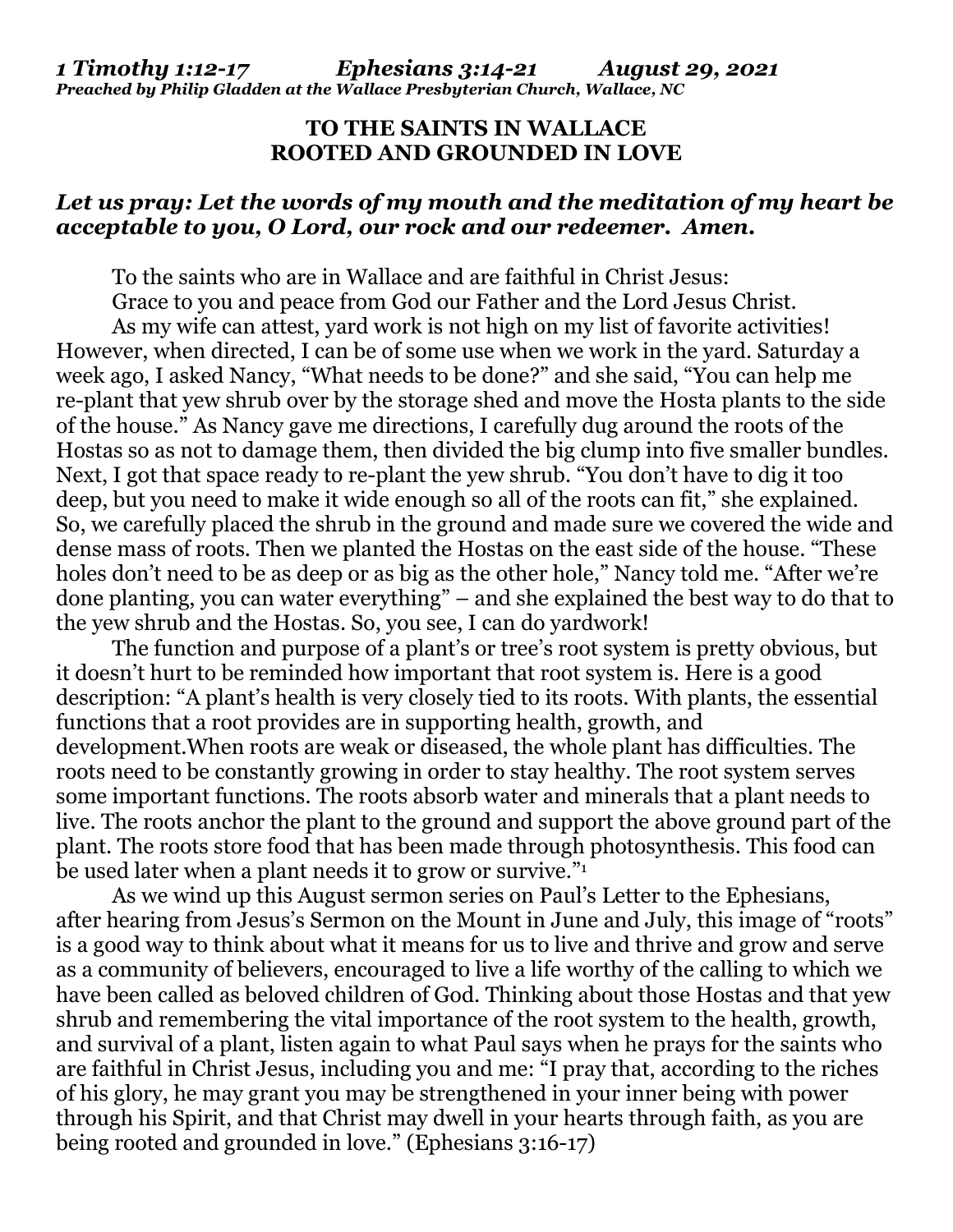While Paul mixes his metaphors here – a healthy root system and a firm foundation – the idea is pretty clear. He prays for believers to be "firmly rooted" in the love of Jesus. Just out of interest, I did a Google search on that phrase, "firmly rooted." It should come as no surprise that numerous gardening and landscaping websites showed up, including Firmly Rooted, a certified organic vegetable farm in Belgrave, Ontario, the Firmly Rooted Flower Farm in Clayton, Georgia, and Firmly Rooted Landscaping in Weare, New Hampshire. The significance of the names Firmly Rooted Soundsystem Company in Bristol, United Kingdom and Firmly Rooted Digital Marketing Company in Phoenix, Arizona wasn't quite as obvious, although the latter did advertise "building strong foundations every business needs to grow."

One organization that was a bit different was the Firmly Rooted AAU Basketball Organization for youth ages 8-16, in Oakland, California. That organization's motto is "Keeping family first enhances good mental health and the spirit of community."

The mission of the Firmly Rooted Counseling and Consulting Center in Davidson, North Carolina is "to provide mental health treatment with a goal of creating a healthier community through healthier individuals and families." As you might expect, there were plenty of Firmly Rooted church ministries of all kinds listed on Google.

In Mobile, Alabama, there is a gathering place called the Rooted and Grounded Coffee House. The two women who founded the coffee house explain their mission this way: "We believe as lovers of Jesus, we are called to be deeply rooted in Christ.

When we as human beings have access to His living water, we can be filled to the fullness of God. Our hope is to create a safe place for people to come and experience the Father, for us to be a community of people whose desire is to be intimate with the Father and to be deeply rooted in His love for us. When you leave Rooted and Grounded, our hope is for you 'to know the knowledge – [the] surpassing love of Christ, that you may be filled unto all of the fullness of God.'"<sup>2</sup>

Being rooted and grounded in love with Christ dwelling in our hearts through faith reminds us that none of this is our own doing. Paul always reminds us of that in every way, even in how he writes his letters. Typically, he spends the first half of his letter talking about all that God has done for us in Jesus Christ – grace, mercy, forgiveness of sins, baptism, resurrection, and so on. In the second half, Paul answers the question, "So what does that have to do with our lives?" He shares his ethics, his instructions and exhortations about how to live together as Christians in the faith community and in the world. That's why you'll often see words such as therefore, so then, because of this, since, for this reason, etc. when Paul begins teaching us how to live as Christians, to live lives worthy of the calling to which we have been called.

To live that kind of life, we need to take in nourishment through our roots. The owners of the Rooted and Grounded Coffee House talk about having access to the living water of Jesus. Just as the yew shrub and Hostas need to be watered to thrive, so do we. And the roots also absorb the nutrients needed for health and growth. That's why we might call Jesus's love the Miracle-Gro that we need.

Not surprisingly, since the culture of Jesus's and Paul's day was largely agrarian, there are plenty of references to planting and growing in the Bible, including the New Testament. For example, in other letters, Paul writes, "As you therefore have received Christ Jesus the Lord, continue to live your lives in him, rooted and built up in him and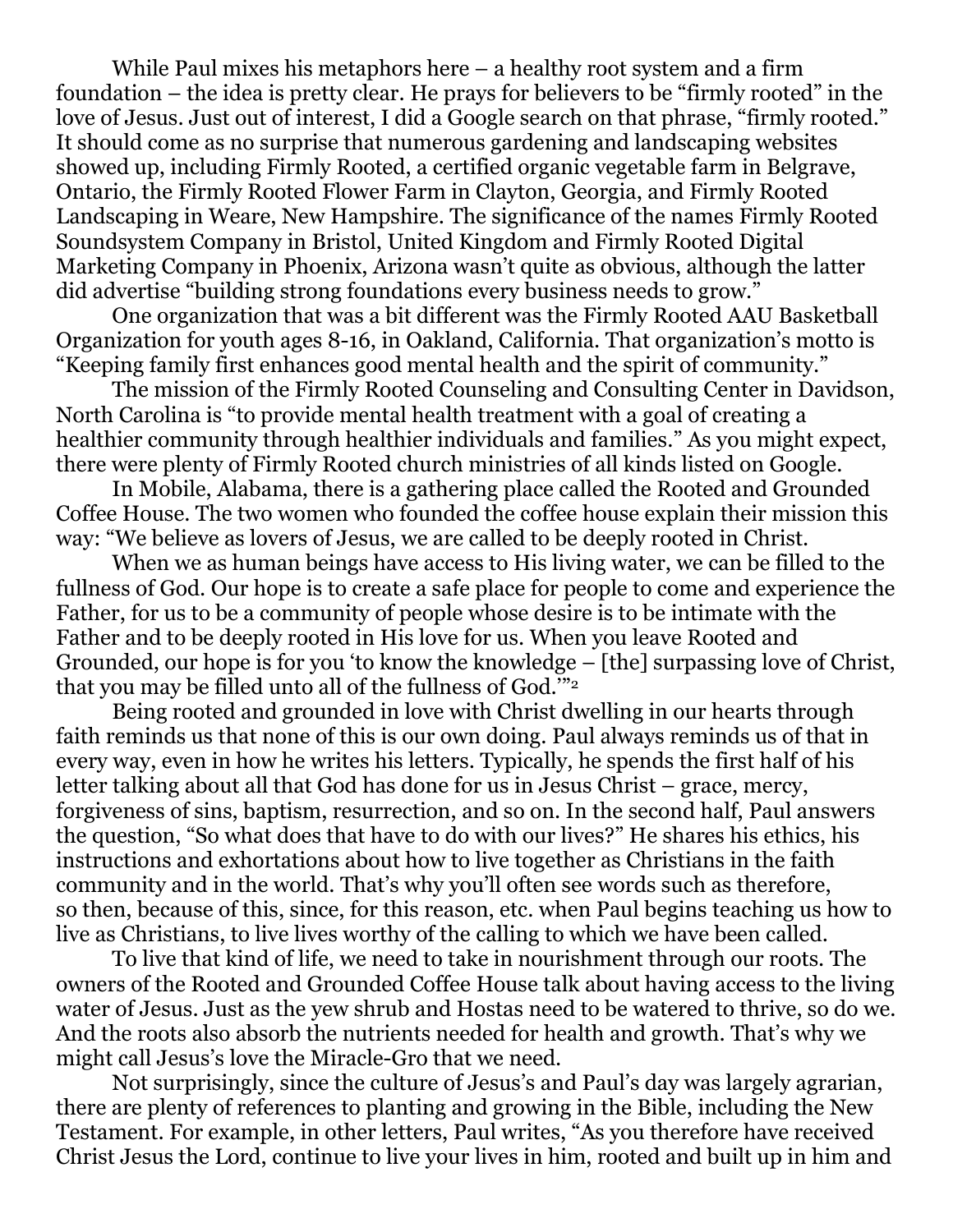established in the faith" (Colossians 2:6-7) and "What then is Apollos? What is Paul? Servants through whom you came to believe, as the Lord assigned to each. I planted, Apollos watered, but God gives the growth." (1 Corinthians 3:5-6)

And Paul always emphasizes love as the essential ingredient in everything we do. Here are just a few examples:

- "If I speak in the tongues of mortals and of angels . . . if I have prophetic powers, and understand all mysteries . . . and if I have all faith, so as to remove mountains . . . and if I hand over my body so that I may boast . . . but do not have love, I am nothing and I gain nothing." (1 Corinthians 13:1-3)
- "As God's chosen ones, holy and beloved, clothe yourselves with compassion, kindness, humility, meekness, and patience. Bear with one another and, if anyone has a complaint against another, forgive each other; just as the Lord has forgiven you, so you also must forgive one another. Above all, clothe yourselves with love, which binds everything together in perfect harmony." (Colossians 3:12-14)
- "For you were called to freedom, brothers and sisters; only do not use your freedom as an opportunity for self-indulgence, but through love become servants to one another. For the whole law is summed up in a single commandment, 'You shall love your neighbor as yourself.'" (Galatians 5:13-14)
- "Owe no one anything, except to love one another; for the one who loves another has fulfilled the law. The commandments, 'You shall not commit adultery; You shall not murder; You shall not steal; You shall not covet'; and any other commandments are summed up in this word, 'Love your neighbor as yourself.' Love does no wrong to a neighbor; therefore, love is the fulfilling of the law." (Romans 13:8-10)

You can't really hear it in the English in today's epistle lesson, but every time Paul says "you," he means "y'all" and "all y'all." This Christian life that we're called to live out is about a whole lot more than just "me and Jesus." Paul wrote his letter "To the saints who are in Ephesus and are faithful in Christ Jesus." We have been hearing Paul's instructions as the saints who are in Wallace and are faithful in Christ Jesus. It's always about community. It's always about being the people of God. It's always about all of us together being rooted and grounded in Jesus's love, so we can comprehend the breadth and length and height and depth of God's love for us in Jesus Christ and be filled with the fullness of God.

 The majestic redwood trees of Northern California are a type of Sequoia tree. These trees can live up to 3,000 years and reach heights of 300+ feet (a 30-story building). A Sequoia tree can have a base diameter of up to 35 feet and is thought to be the largest living organism on Earth. You would expect such massive trees would have taproots that would grow very deep into the ground to provide nutrients and stability. Well, it turns out that these giants have roots that are only 6-12 feet deep. Nevertheless, they are sturdy and strong because their roots run sidewise and interlock with one another, until the whole root system becomes one massive support system. One description says, "They are literally holding each other up. The trees grow in close proximity to each other so they can share nutrients and physically support each other."3